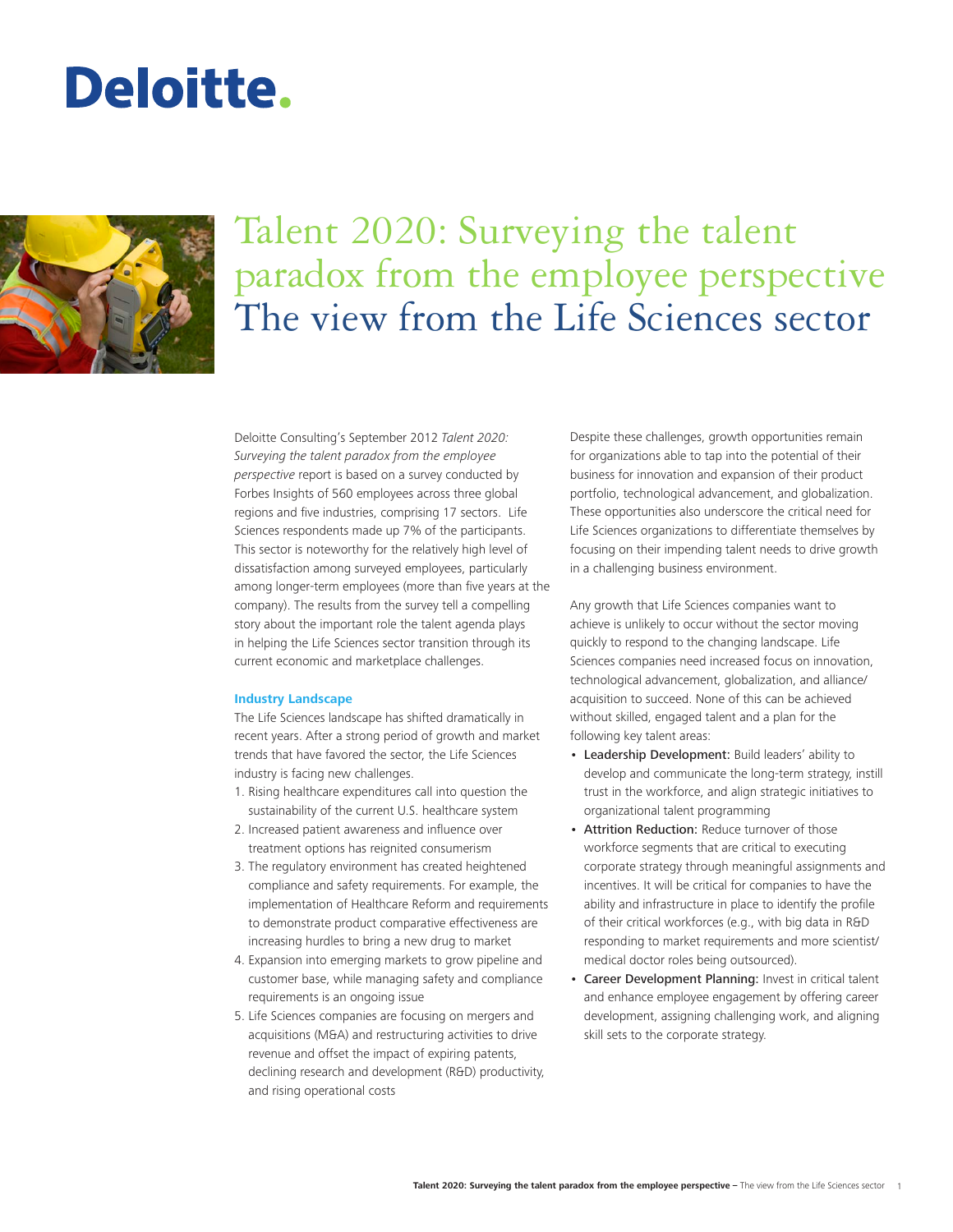

# **A Deeper Look at Life Sciences Sector Trends**

Healthcare Spending: Spending in the U.S. is on a trajectory that is unsustainable. With a U.S. debt level of over \$16 trillion,<sup>1</sup> mandatory spending and entitlements to fund healthcare programs such as Social Security, Medicare and Medicaid are growing to over 60% of annual government expenditures.<sup>2</sup> Healthcare spending is \$2.7 trillion annually and growing,<sup>3</sup> and yet in 2009 alone, the Institute of Medicine identified \$750 billion of waste in the sector.<sup>4</sup>

Consumerism: Employers are continuing to fuel the trend towards consumerism as they try to offset their own healthcare costs by offering comprehensive wellness programs that effectively manage chronic conditions and work to improve employee health. The result for the Life Sciences industry has been a change in targeted audiences, where these organizations must now educate patients more comprehensively than they had before.

Legislation and Regulatory Activity: The U.S. is refocusing the healthcare conversation around value in an attempt to reduce skyrocketing costs. The Patient Protection and Affordable Care Act of 2010 aimed to increase access to healthcare while bending the cost curve. However, the result for Life Sciences organizations has been somewhat disruptive as business models have had to shift from driving volume to demonstrating outcomes.<sup>5</sup> Similarly, the Health Information Technology for Economic and Clinical Health (HITECH) Act of 2009 promoted the adoption and meaningful use of health information technology to drive improved outcomes. And these two pieces of legislation represent only a small portion of the potential that lies ahead in healthcare reform. The expected impacts of the U.S. healthcare legislation extend globally, including transparency requirements, tariff and non-tariff requirements, and the implementation of more stringent quality requirements that will drive even more immediate change for the sector.

Around the world, we are seeing an increase in regulatory activity in areas that affect the Life Sciences sector and its workforce. Increased quality/approval measures, increased regulations and fines (e.g., consent decree, Sunshine Act), and cost containment pressures are forcing Life Sciences companies to do more with less— fueling the need for employee engagement and efficacy across the enterprise in the U.S. and abroad.

Emerging Markets: The demand for Life Science products is increasing in emerging markets, such as China, India, and Brazil, as their populations age, the prevalence of chronic disease rises, and the middle class with disposable income grows. Answering the call is eased by the sales potential in an untapped market and favorable government policies in some locations. However, a safe and profitable entry into emerging markets is full of risks, including significant pricing issues, inadequate distribution networks, threats to intellectual property protections, and problems with supply chain quality, cost, safety and security. Life Sciences companies must identify the risks associated with the rewards of entering emerging markets before embarking on the journey.

Acquisition Activity: The U.S. drug market, which is approximately \$400 billion, is forecasted to grow 6% annually through 2016. To get there, Life Sciences companies will likely need to make several acquisitions to drive revenue and offset the impact of expiring patents, declining R&D productivity, and rising operational costs. Sales in the \$290 billion medical device industry are projected to rise 5% annually from 2010 to 2015. Device makers will likely rely on innovative new products and acquisitions to drive growth and counter pricing and reimbursement issues.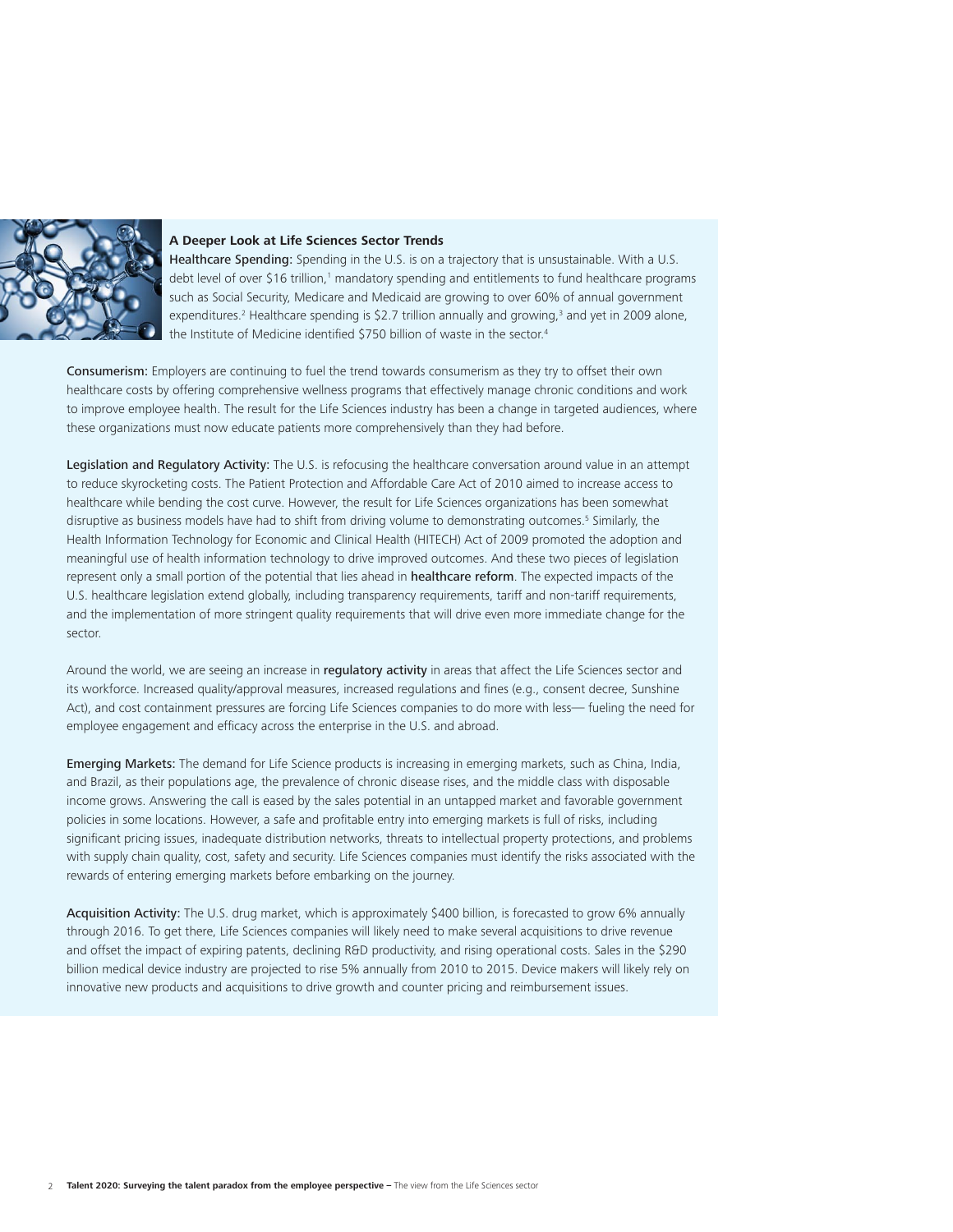## **The Talent Discussion**

Compared to other sectors, the Life Sciences sector is noteworthy for the relatively high level of dissatisfaction among surveyed employees, particularly among longer-term employees (more than five years at the company). There are a number of reasons that may contribute to this key finding:

- • Employees desire meaningful and innovative work that is aligned to their skills and interests
- • Ineffective communication of long term strategic vision within organizations
- Lack of trust in leadership due to high turnover at the top level

We explore these findings and provide insights and supporting rationale below.

Employees value meaningful work over other retention initiatives. Life Sciences survey respondents who report their company uses their skills effectively are more likely to plan to stick with their current employer (73% of this group plan to stay versus 60% of those who definitely feel their skills are not well used). We have seen less of a focus on resource strategizing, placing the right people in the right role, because many Life Sciences companies are spending the majority of their time and energy on cost-cutting initiatives and being reactionary towards macroeconomic trends (e.g., companies are facing post-merger pressure to cut costs, facing loss of patent exclusivity).

Only 56% of surveyed employees in Life Sciences say they are satisfied at work overall versus 70% for all sectors.



Life Sciences companies also get low marks from their employees on overall human resources (HR)/ talent programs, with no Life Sciences respondents ranking their company as excellent and 58% rating these programs as fair or poor. Problem areas include providing career mobility and international assignments (60% of Life Sciences respondents ranked fair or poor compared to 45% across all sectors), maintaining high office morale (70% for Life Sciences versus 57% overall), managing and delivering training programs (63% for Life Sciences versus 46% overall), and managing a globally diverse workforce (45% for Life Sciences versus 34% overall). This last area is of critical importance as companies begin to focus more on emerging markets. As Life Sciences companies look to countries in emerging markets to recognize profits, they will need to have the proper HR/talent and career development programs to ensure retention, innovation, and safety/compliance.

Only 56% of surveyed employees in Life Sciences say they are satisfied at work overall versus 70% for all sectors. Surveyed Life Sciences employees planning to switch companies cite a lack of career progress (37%) and a lack of challenge in their jobs (27%) as the two top factors influencing their career decisions. The majority of Life Sciences companies do not have mature career development programs that empower employees to be a part of managing their own careers, an area of focus that should be prioritized in the coming years in order to decrease turnover of critical talent.

Furthermore, surveyed employees in the Life Sciences sector care about innovation and utilizing new technologies: 40% report that an employer's commitment to supporting innovation is very important to them. Due to increasing healthcare expenditures, Life Sciences companies have had to shift their mindset away from being truly innovative to focusing on reducing costs and bringing profitable products to market quickly to remain competitive, as all companies are facing major patent cliffs.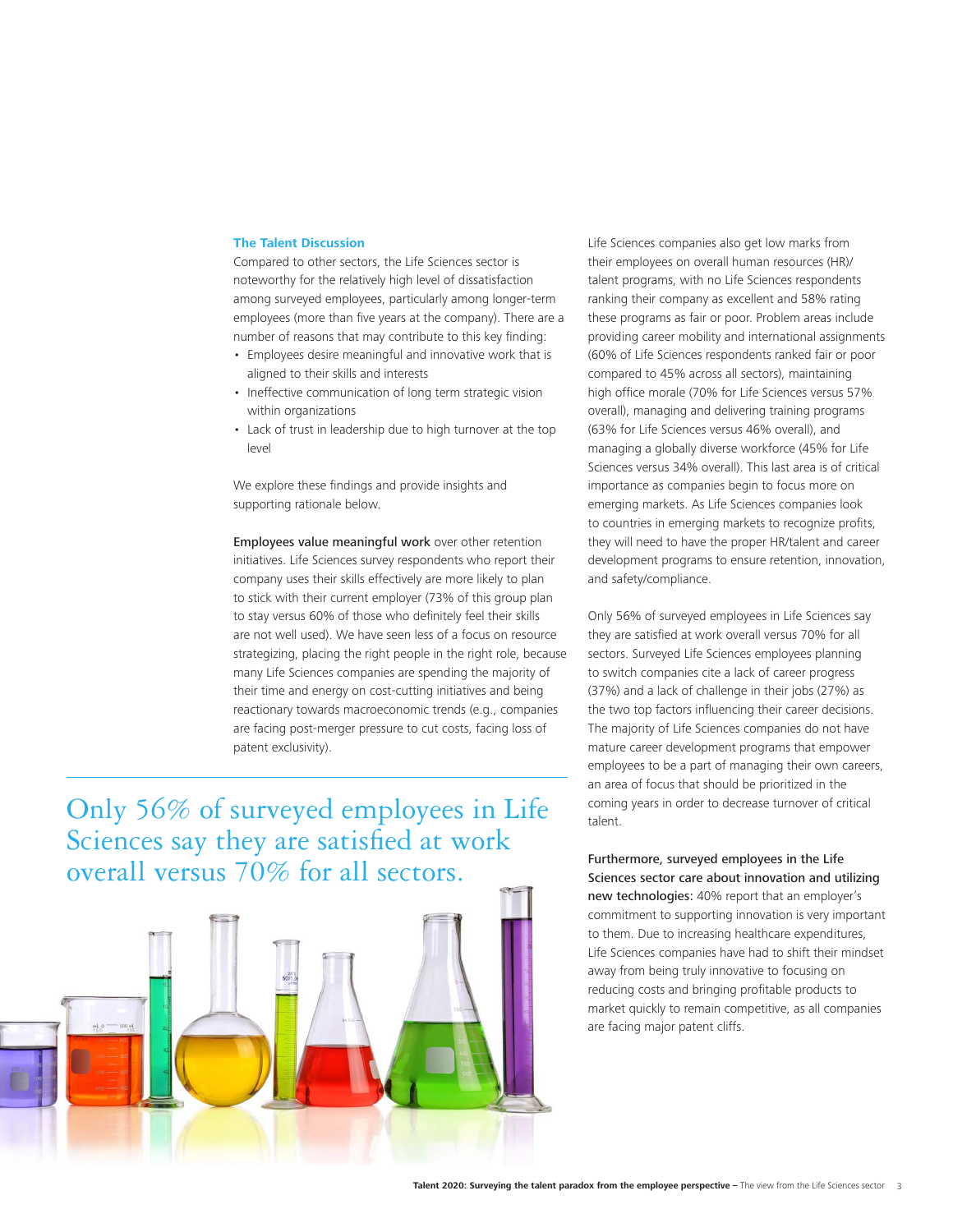Focus on "turnover red zones." The intentions to leave are concentrated among employees at certain points in their careers, creating employee segments at high risk of departure. Retention strategies should focus especially on critical talent that belongs to these groups.

The factors most likely to trigger a job search among surveyed Life Sciences employees include lack of trust in leadership (33% for Life Sciences versus 17% across all sectors), lack of challenge in the job (30% versus 21% overall), excessive workload (25% versus 20% overall), and lack of job security (25% versus 20% overall). The most effective incentives for keeping employees at their current employers are similar for Life Sciences as for other sectors: promotion, additional compensation, and additional bonuses (Figure 1). Surveyed Life Sciences workers, however, were significantly more likely to cite promotion (55% for Life Sciences versus 42% overall), yet a bit less likely to mention bonuses (38% versus 44% overall) or additional compensation (35% versus 41% overall). Life Sciences companies can use this information and update their talent programs to help ensure retention of these critical workforce segments.

Leadership matters: Employees are far more committed when they trust their leadership, receive clear communications about corporate strategy and believe their leaders are capable of executing that strategy. Employee retention should be driven by business leaders, not simply left to HR. With the amount of re-strategizing, and restructuring (e.g., increase in M&A activity in the past 3-5 years) and the abundance of short-term cost cutting initiatives within the industry, employees are looking to their leaders more than ever to drive strategic, long-term, and sustainable business objectives. At the same time, there is increasing ambiguity with respect to the long-term outlook for the industry and an increase in risk aversion of leaders as regulations continue to restrict companies. This makes it difficult for leaders to develop long-term strategies and communicate long-term vision to employees, thus perpetuating the lack of trust in leadership.



#### **Figure 1. What incentives would be most effective in keeping you with your current employer?**

<sup>4</sup> **Talent 2020: Surveying the talent paradox from the employee perspective - The view from the Life Sciences sector**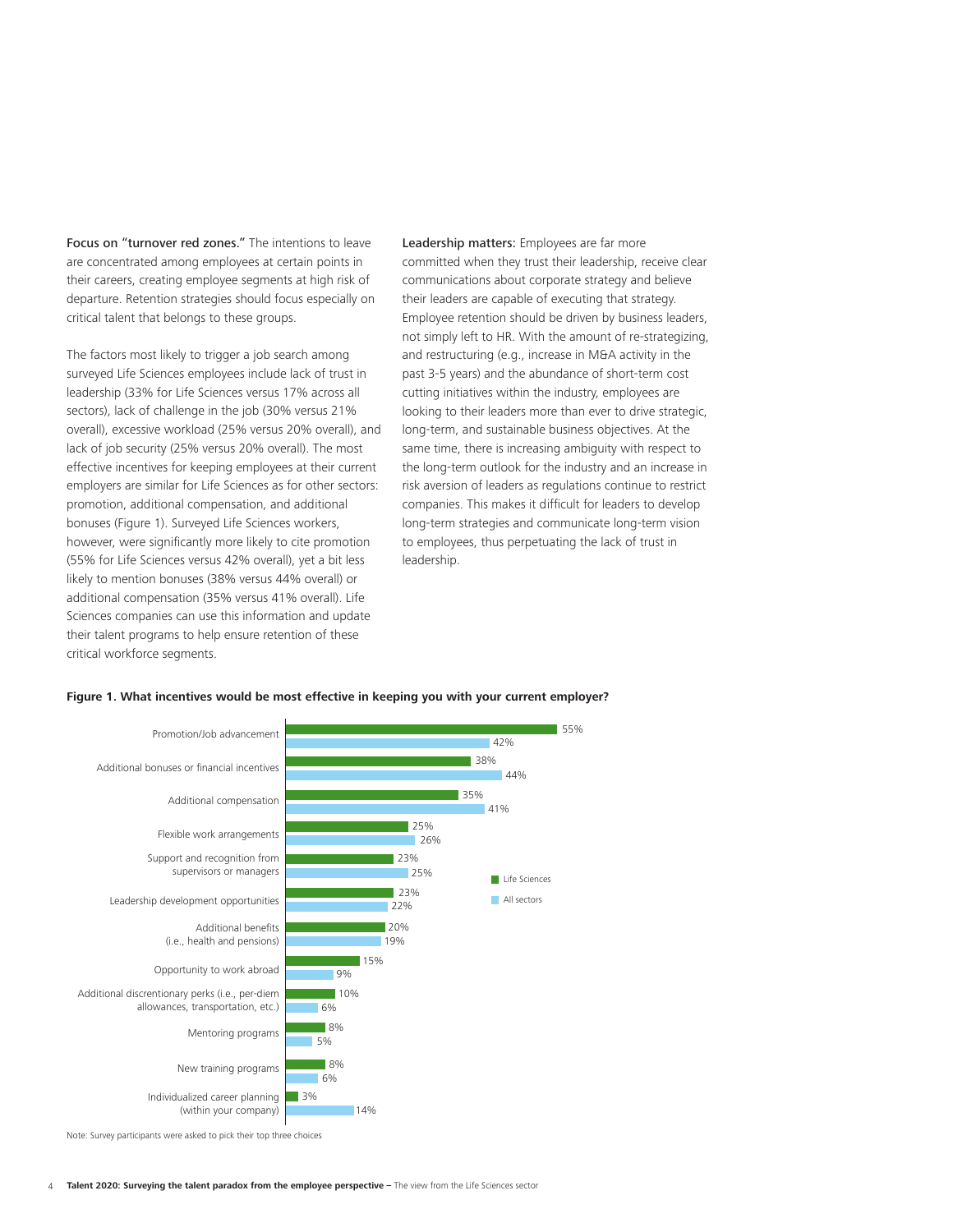For all sectors, 62% of surveyed employees who plan to stay report high levels of trust in their corporate leadership versus 27% of surveyed employees who plan to leave. Furthermore, 27% of those who plan to leave in the next year cite lack of trust in leadership as a key factor. The Life Sciences sector scores a bit low in the trust factor: 43% of Life Sciences survey respondents express trust in leadership versus 55% for all sectors. With changes in structure, the

leadership of many Life Sciences companies has changed drastically over the years. The changes in leadership result in disruption to business as employees have to re-establish and renegotiate relationships with their leaders. Moreover, lack of trust in leadership is the single most-cited factor likely to trigger a job search for surveyed Life Sciences workers (Figure 2).





Note: Survey participants were asked to pick their top three choices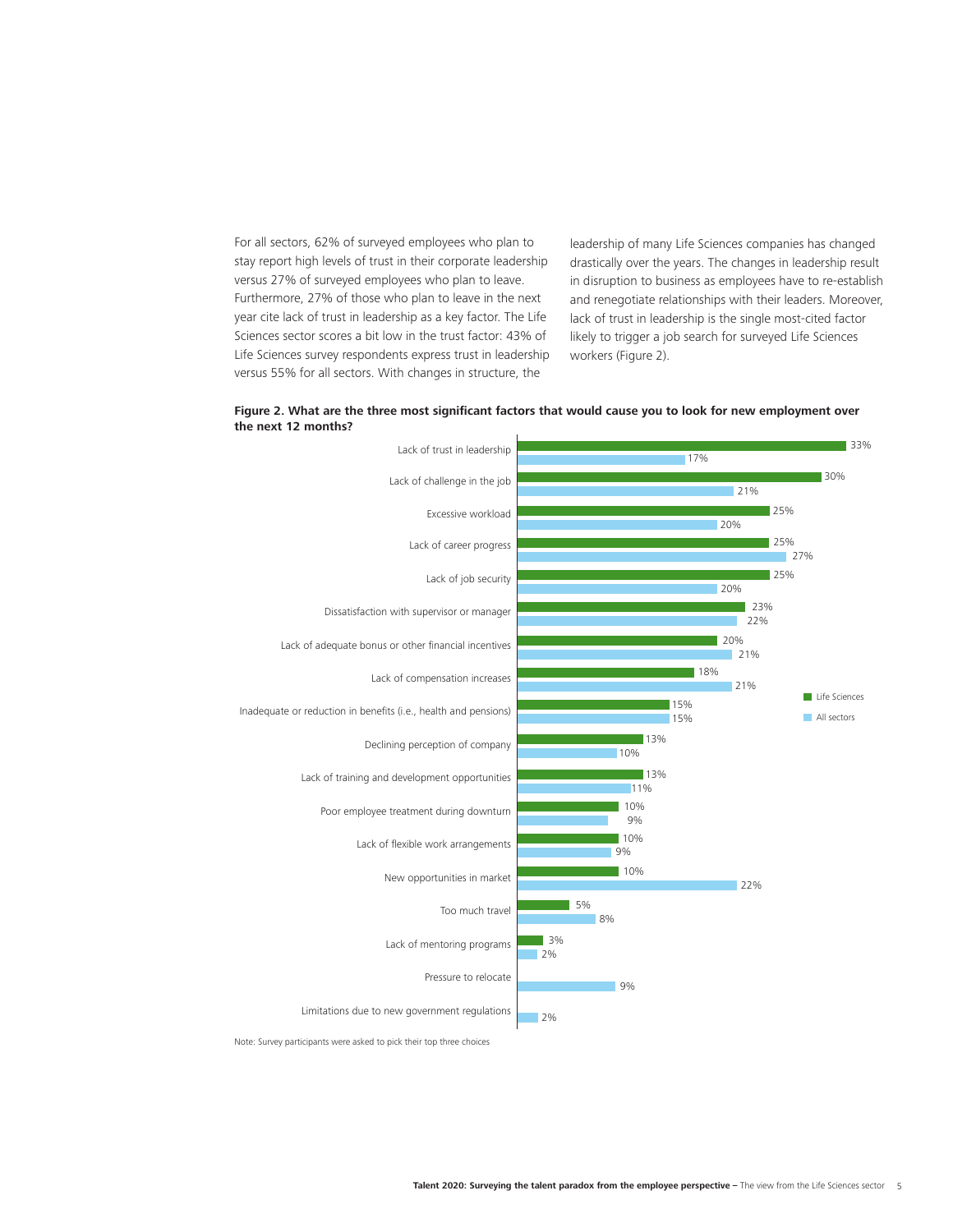#### **Conclusion**

The Life Sciences sector as a whole faces a high level of uncertainty and increasing federal regulation, which translates to specific talent implications that leaders need to focus on. On a more positive note, Life Sciences companies will be poised to reap the benefits of opportunities, like those that exist in emerging markets, if they are able to manage their workforces and focus efforts on effective talent and retention programs.

In order for Life Sciences organizations to effectively address the coming market challenges, retain critical workforces, and expand globally, there are three clear takeaways:

- 1. Focus on comprehensive talent planning: Talent planning is essential to succeed in today's stringently regulated landscape that is more focused on headcount/cost reduction than enhancing critical workforce segment capability and skill alignment.
- 2. Identify, incentivize, and retain critical talent: Career development and leadership impact play a significant role in attracting and retaining critical workforce segments that differentiate companies and drive the success of organizations.
- 3. Communicate the vision: Leaders cannot underestimate the returns on communication. Life Science companies that communicate effectively and transparently are more likely to engender trust, strengthen employee job satisfaction, and retain top workers.



## **Survey demographics**

Seven percent of the overall survey respondents, 40 in total, were from the Life Sciences sector. The Life Sciences respondents represented all global regions, with 30% located in Europe, the Middle East, and Africa, 38% in the Americas, and 32% in Asia Pacific (Figure 3). All of the Life Sciences survey respondents were employed by companies with annual revenues of more than \$500 million, and 47% work for companies with more than \$10 billion in revenue (Figure 4). Surveyed employees in the sector include a relatively high proportion of women (38% for Life Sciences versus 29% for all sectors).

#### **Figure 3. Geographic distribution (Life Sciences)**



#### **Figure 4. Company revenues during the most recent fiscal year (Life Sciences)**

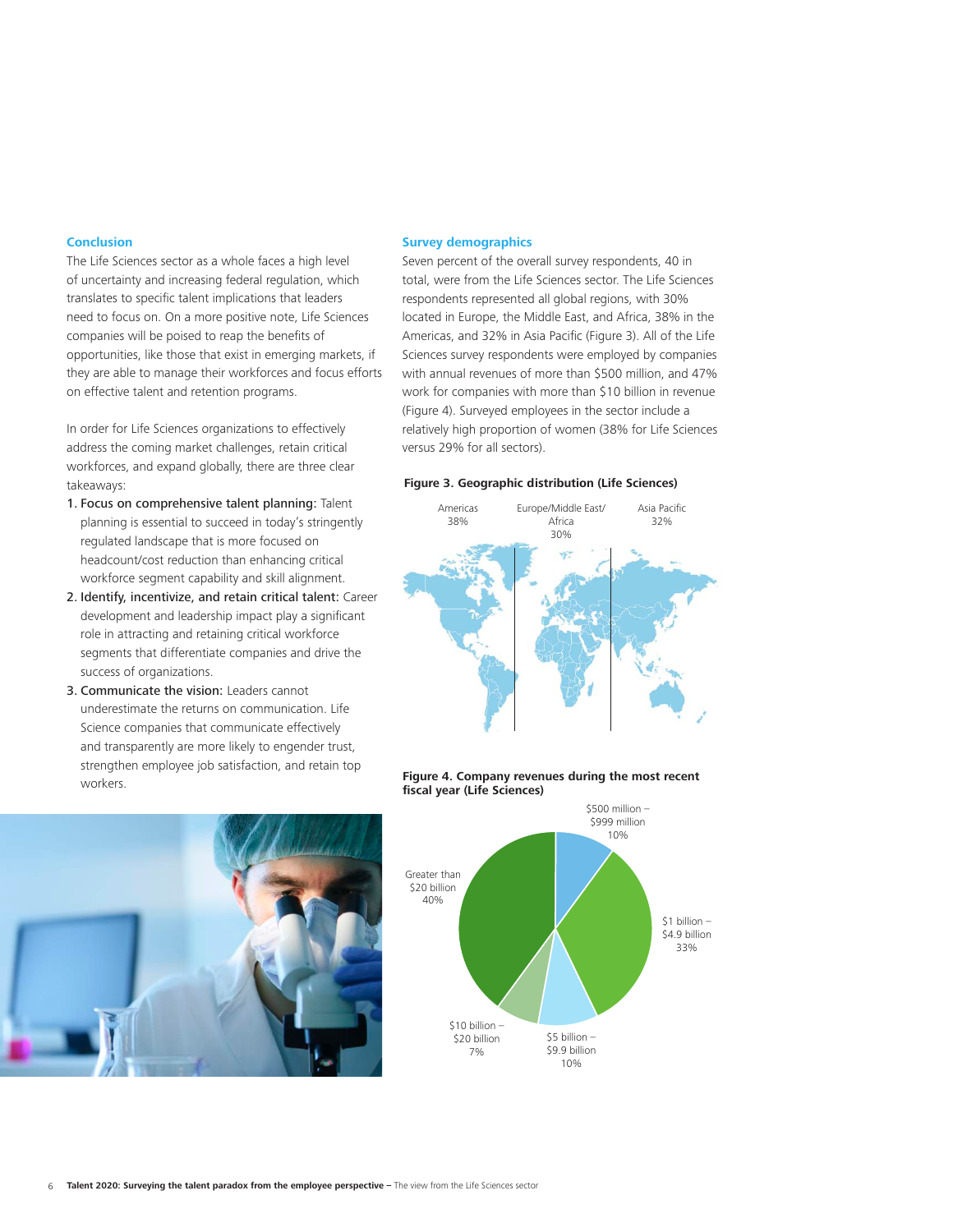#### **Endnotes**

- <sup>1</sup> Treasury Direct Debt Clock, The Debt to the Penny and Who Holds it (May 30, 2013). Retrieved from www.treasurydirect.gov.
- 2 Historical Budget Data—February 2013 Baseline Projections, Congressional Budget Office.
- <sup>3</sup> National Health Spending In 2011: Overall Growth Remains Low, But Some Payers And Services Show Signs Of Acceleration, Micah Hartman, Anne B. Martin, Joseph Benson, Aaron Catlin, and the National Health Expenditure Accounts Team, Health Affairs.
- 4 Best Care at Lower Cost The Path to Continuously Learning Health Care in America, Institute of Medicine, September 6, 2012.
- 5 Risk-Sharing Arrangements That Link Payment For Drugs To Health Outcomes Are Proving Hard To Implement, Peter J. Neumann, James D. Chambers, Françoise Simon, and Lisa M. Meckley, Health Affairs, April 31, 2012.

# **Contacts**

# Marc Kaplan

Principal Deloitte Consulting LLP mkaplan@deloitte.com +1 212 618 4421

#### Peter MacLean

Senior Manager Deloitte Consulting LLP pmaclean@deloitte.com +1 312 486 4222

#### Alexandria Younossi

Senior Manager Deloitte Consulting LLP ayounossi@deloitte.com +1 212 618 4319

#### **About the survey**

The *Talent 2020* longitudinal survey series follows the *Managing Talent in a Turbulent Economy* survey series launched during the recession. The report examines shifting talent strategies and priorities of global and large national companies. This report features results from a September 2012 survey that polled 560 employees at large corporations in the Americas, Asia Pacific, and Europe, the Middle East, and Africa.

For more information see **www.Deloitte.com/us/talent.**